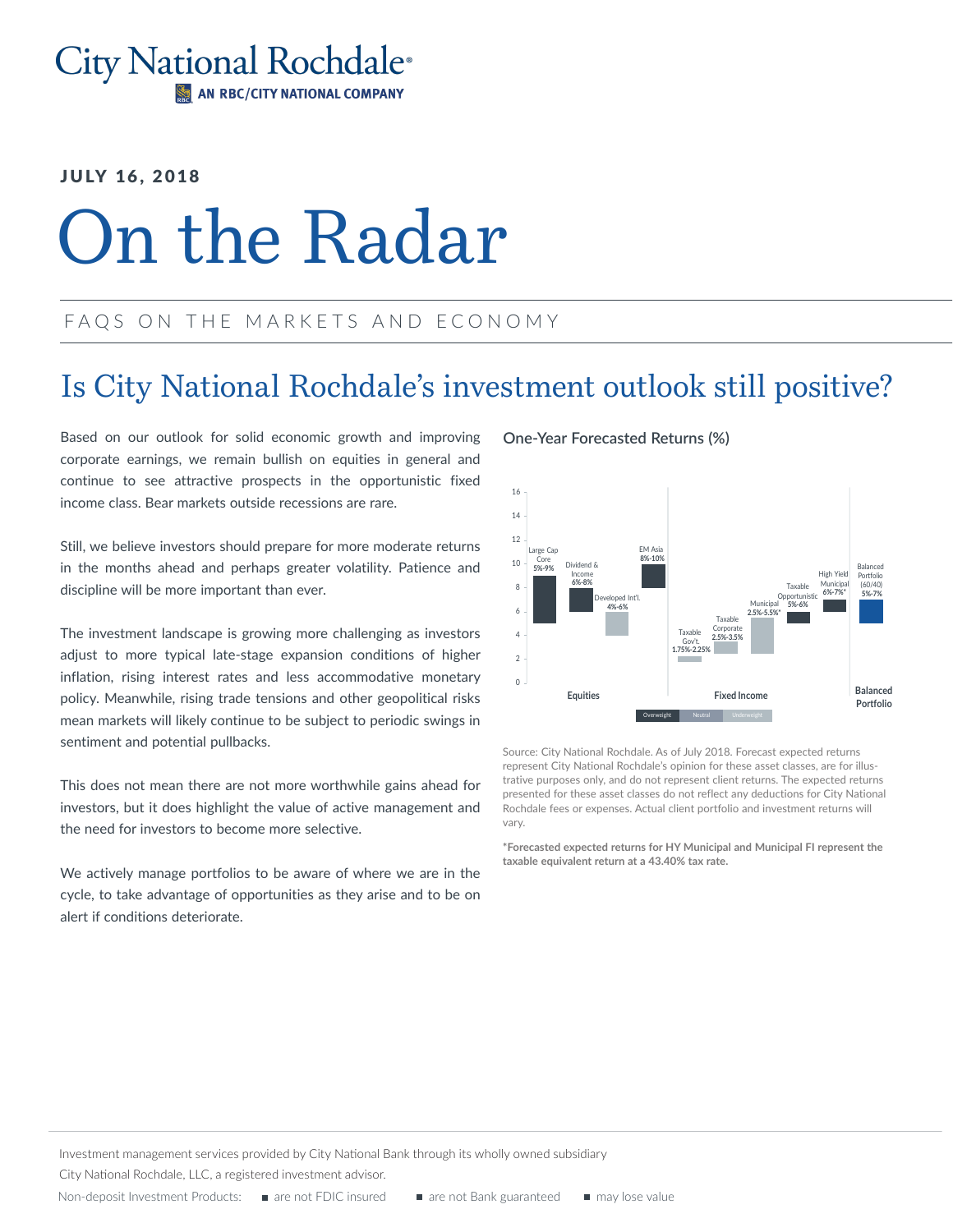## Are Dividend and Income equities still attractive?

Yes, we believe the strategy remains attractive as it moves past the earlier weakness resulting from outsized expectations and reactions to higher rates. While we continue to monitor the path and prospects for rates, over the long term, there is significant data demonstrating that there is not a strong correlation between high dividend stock returns and the direction of interest rates.

Rather, interest rates are just one of many factors impacting long-term performance, and dividend stocks can do well over the course of a rising rate environment, provided that the economy improves and earnings are growing. Meanwhile, our focus remains on identifying undervalued, high-quality companies with solid prospects for dividend growth under most conceivable economic environments. We are pleased to have seen the average dividend in the portfolio increase +9% in the last 12 months and +7.7% halfway through 2018.

Going forward, we continue to feel that our modest return expectation of 6-8% over the next 12 months, driven by dividend yield and yield growth, is realistic.

**Total Returns vs. UST10Y Rates (Through 3/29/2018)** 



Source: Factset. As of March 2018.

## How concerned should investors be about rising trade tensions?

Going only by what has actually been implemented, rather than merely threatened, we believe that the fallout for economic growth and corporate profits will be relatively manageable. Should tensions continue to escalate and further actions be put into place, the impact will become increasingly significant.

Unfortunately, the current situation is both complex and fluid, making it difficult to confidently predict an eventual resolution. Moreover, the history of trade actions like we are now experiencing is rife with unintended consequences.

Our asset allocation and investment strategies are positioned to take this uncertainty into account. We are overweight U.S. equity markets and underweight international equity markets, which we believe will be more affected by rising trade disruptions. Likewise, our domestic equity strategy has little exposure to the sectors most likely to be impacted, such as autos and semiconductors.

It's from this relatively strong position that we're watching the markets, looking for signs that conditions may deteriorate but also keeping an eye out for opportunities. For example, we recently added some short-term EM credit as spreads widened out to levels we felt incorporated a worst-case outcome.

**Percentage of U.S. Imports Covered by New Trump Administration Tariffs**



Source: U.S. Trade Department. As of June 2018.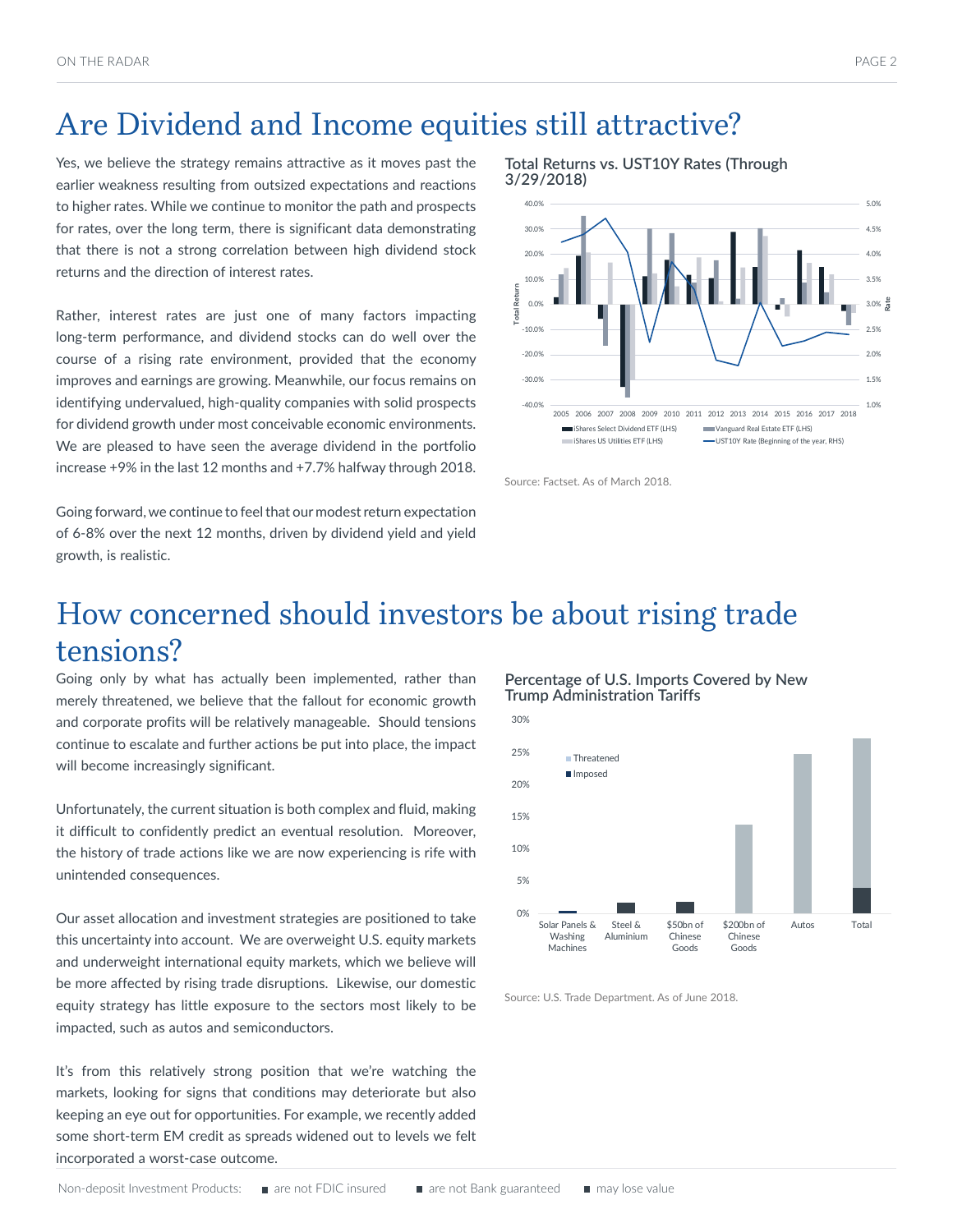# With unemployment at its lowest point in decades, why are we not seeing better wage growth?

There appear to be several factors behind the disconnect between job gains and wage growth this expansion. One reason, there's likely more labor market "slack" than the unemployment rate is telling. Under a broader definition of unemployment  $-$  including anyone in their prime working years not actively looking for work — recent wage growth has been much more in line with historical norms.

Another issue is that the most closely watched measure of wage growth  $-$  average hourly earnings  $-$  excludes benefits. Many employers have been reluctant to commit to higher wages, which are notoriously difficult to cut, and instead have used higher benefits to attract workers.

Perhaps the biggest reason though is that productivity, the main long-term driver of wages, has been subdued this expansion, while technology, outsourcing and globalization have made it easier for businesses to find cheaper alternatives to increasing employee pay. Despite all this, measures of wage growth are slowing improving, and surveys show an elevated share of firms are now planning to raise compensation in the months ahead.

It's unlikely we will soon see a return to more historical wage growth, but we believe the dwindling availability of workers will continue to gradually put more upward pressure on wages.





Source: Bureau of Labor Statistics. As of January 2018.

## What information came out from the recently released FOMC minutes?

The Fed has reaffirmed its commitment to gradually raise the federal funds rate. The Fed's median projection is for two more hikes this year, ending the year at 2.375%. Other forecasters have just a small variance from that level in their projections for the year-end federal funds rate (chart).

This outlook is being supported by the strength of the economy and the fiscal stimulus.

The Fed did mention rising concerns, particularly around trade tensions and emerging market weakness. However, these concerns are currently outweighed by the strong domestic economy and inflation being near its target of 2.0%.

**Forecasting Qtr.-4 2018 Federal Funds Rate (%)**



Source: Federal Reserve Bank, Chicago Board of Trade, Bloomberg, Blue Chip. As of July 13, 2018.